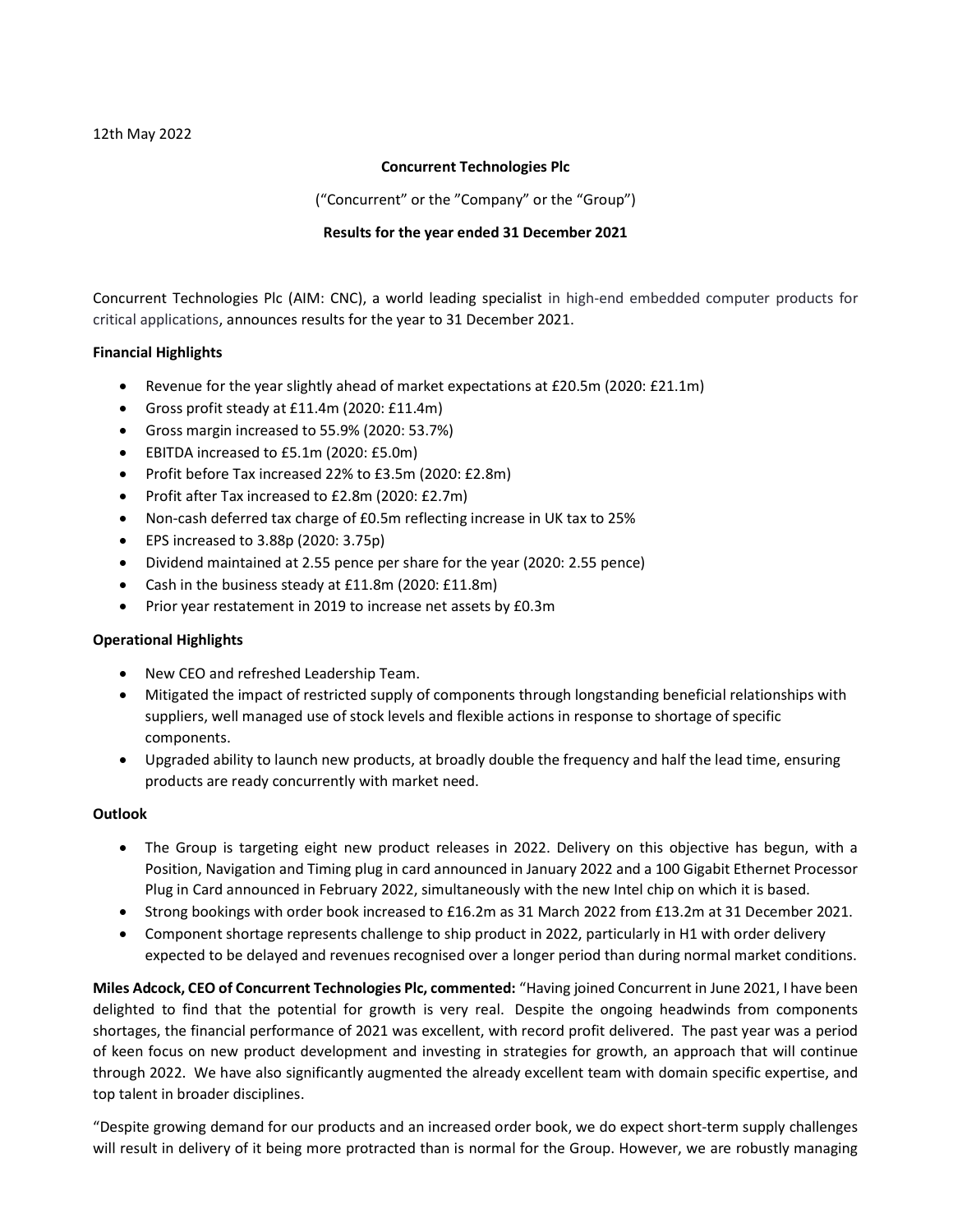this issue and have a very strong balance sheet and so, rather than damage the business through cost cutting exercises, we will focus on continuing to grow the order book and on creating an even stronger business capable of taking advantage of a number of identified, exciting prospects. We are already seeing increased market interest in our renewed product portfolio, and I am confident in our mid-to-long term profitable growth."

Enquiries: Concurrent Technologies Plc Miles Adcock, CEO +44 (0)1206 752626

SEC Newgate (Financial PR)

Bob Huxford +44 (0)20 3757 6880 Isabelle Smurfit +44 (0)20 3757 6880 Group email concurrent concurrent concurrent concurrent concurrent concurrent concurrent concurrent concurrent concurrent concurrent concurrent concurrent concurrent concurrent concurrent concurrent concurrent concurrent c

Cenkos Securities Plc (NOMAD)

Neil McDonald +44 (0)131 220 9771 Peter Lynch +44 (0)131 220 9772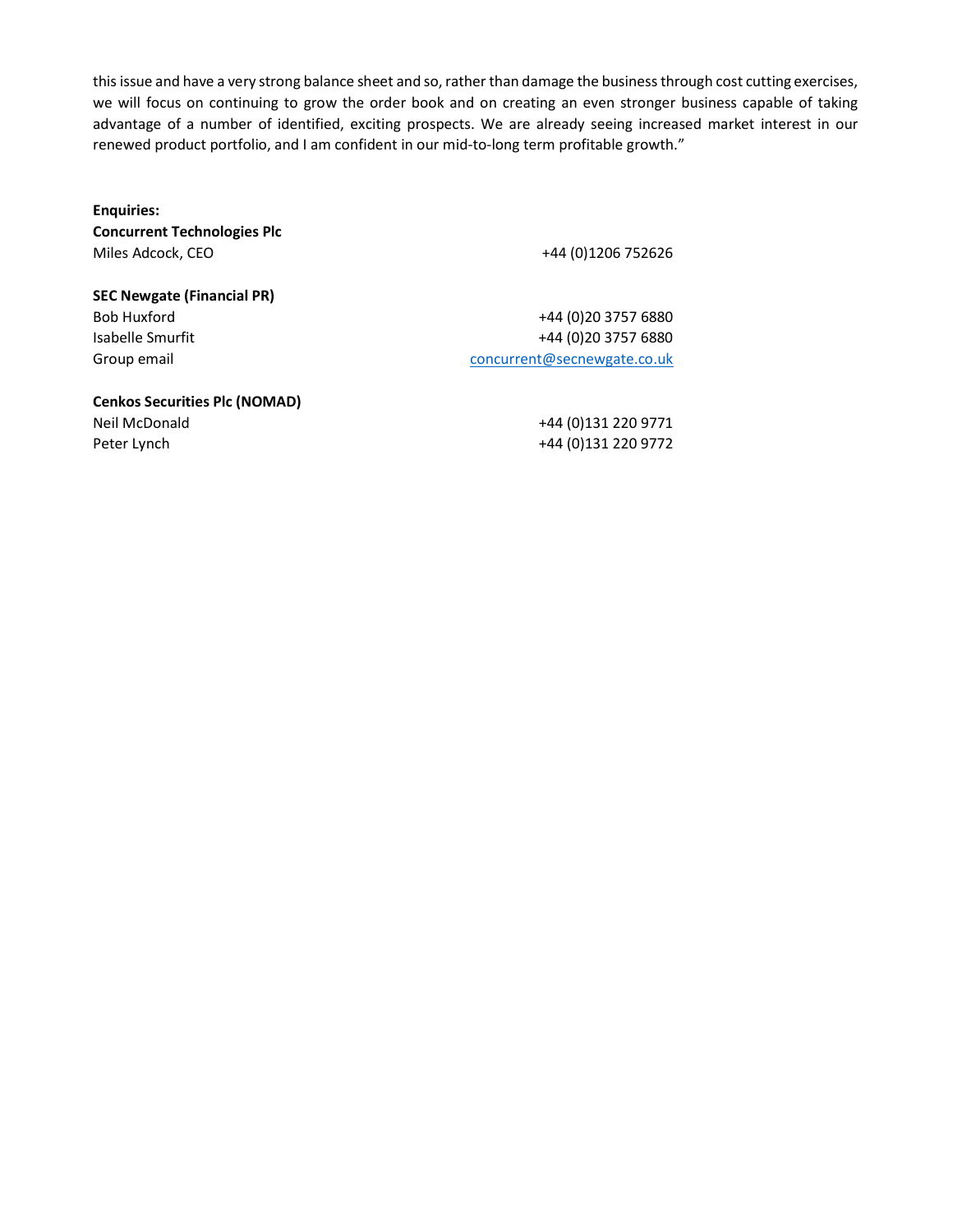# Extracts from the Strategic Report

Financial **Highlights** 

|                           | 2021              | 2020              |
|---------------------------|-------------------|-------------------|
| Revenue                   | £20.5m            | £21.1m            |
| <b>EBITDA</b>             | £5.1 <sub>m</sub> | £5.0 <sub>m</sub> |
| Profit before tax         | £3.5m             | £2.8m             |
| Earnings per share        | 3.88p             | 3.75p             |
| Dividend per share        | 2.55p             | 2.55p             |
| Cash (including Deposits) | £11.8m            | £11.8m            |
| <b>Total Assets</b>       | £30.7m            | £29.0m            |
| Shareholders' Funds       | £23.7m            | £22.8m            |

The Group generated Revenue for the year of £20.45m (2020: £21.14m). This converted into Gross Profit of £11.43m (2020: £11.36m) while the gross margin improved to 55.9% (2020: 53.7%) reflecting the change in product mix, regarding architecture and geography.

Profit before tax was £3.48m (2020: £2.85m). Earnings per share was 3.88 pence (2020: 3.75 pence) while earnings per share on normal activities, EBITDA (measured as Operating Profit plus Depreciation and Amortisation) for the Group in 2021 was £5.1m (2020: £5.0m).

The Group continued its long-term commitment to R&D by spending £3.60m in 2021 (2020: £3.89m including £0.69m relating to the closure of the development site in India), of which £2.1m was capitalised (2020: £1.9m) One project was judged by the Directors to be at serious risk of not being able to make a positive return to the Group and so has been fully impaired with a resulting charge of £0.5m, with a further charge of £0.1m to partially provide against underperforming projects, a total impairment charge of £0.6m (2020: £0.9m).

The tax charge of £0.6m is largely the impact on Deferred tax of the increase in the UK tax rate to 25% in 2023 of £0.5m, which is a non cash item. The Group continues to benefit from R&D tax credits in the UK and does not anticipate being in a UK cash tax paying position whilst this incentive continues.

The Group continues to have no borrowings and its cash balances plus short to medium term cash deposits at the year-end were £11.8m (2020: £11.8m).

- Dividend The Board has proposed a final dividend of 1.40 pence per share (second interim dividend in 2020: 1.45 pence) which, when added to the first interim dividend of 1.15 pence per share (2020: 1.10 pence), will make a total of 2.55 pence per share for the year (2020: 2.55 pence). Keeping a flat dividend reflects the ongoing concerns on the component shortage and the Group plans to engage with shareholders on the future dividend strategy. The total cost of the final dividend amounts to £1,034,600.
- **Operational Highlights** During 2021, the Group introduced several new high-performance embedded computer boards and accessory modules. These included products based on the 11th generation embedded Intel® Xeon® processor for use in AMC, CompactPCI® and OpenVPX™ architectures. These products were introduced as part of the Group's policy to provide existing customers with products that can be used as upgrade paths from previous generations where additional processing power or enhanced features are required. New customers benefit from choosing products based on the latest technologies. As required by many applications, these new products offer support for enhanced security features and most are suitable for both commercial and harsh environments.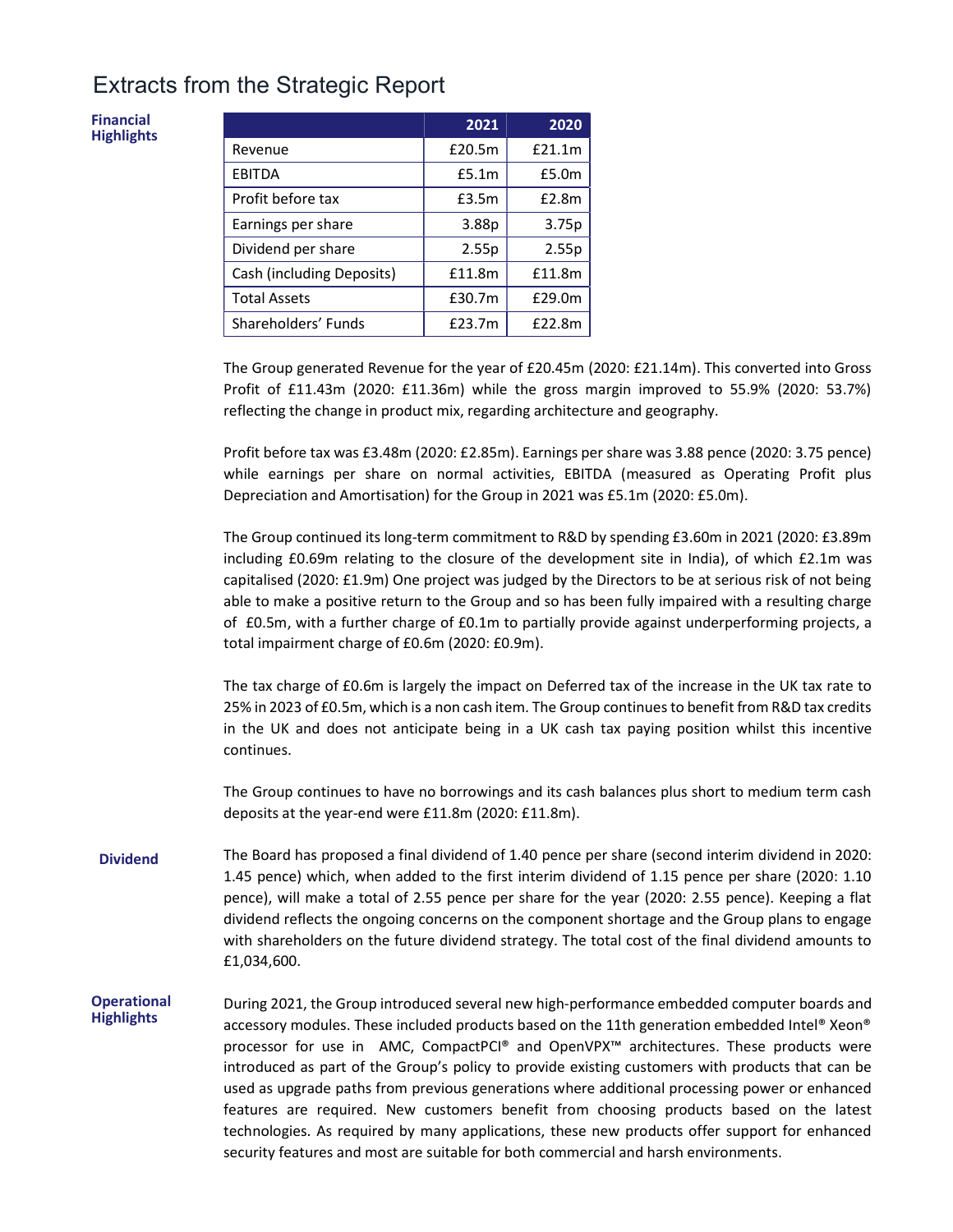The Group were announced as an Intel Platinum Partner during the year, providing the highest level of insight and development opportunity to the Group.

As part of the Group's long-term continuous improvement strategy a further investment was made within manufacturing to introduce a new optical inspection machine.

Future Plans and **Outlook** The new financial year of 2022 started with a healthy order book reflecting in part the long-term sales pipeline the Group enjoys but also in part the willingness of our customers to order further in advance to provide the maximum opportunity to manage the supply chain to meet delivery times. The Group expects to announce several new products during 2022, a Position, Navigation and Timing plug in card was announced in January 2022 and a 100 Gigabit Ethernet Processor Plug in Card was announced simultaneous with the new Intel chip it is based around. This accelerated time to market provides additional and incremental sales opportunities in both the US and Europe. The Group will maintain its policy of investing in R&D to expand its current range of advanced technology products broadening out to include deployable systems and integration of third-party products to complement the hardware and software already developed internally.

> The Board sees opportunities to grow the business organically by broadening the range of both hardware, software and systems products within its existing core markets of defence and telecommunications. In addition, the Board continues to look to recruit key individuals and skills for both succession and organic growth as well as for worldwide acquisition opportunities which would assist the Group in introducing new skills and technologies complementary and adjacent to its current product ranges. This is with the aim of increasing the Group's potential share of the total available market.

> The Board is taking a cautious approach to revenue and profit in 2022 due to the uncertainty around the speed of a return to normal trading conditions after COVID, but especially in light of the difficulties within the global supply chain impacting when we can ship produce and recognise revenue. To-date there has been no direct impact from the Ukraine crisis, however indirect impacts may arise in time. However, the improved R&D performance alongside the introduction of production capability in the USA and development of system capability leads the Board believe the Group is well positioned to deliver additional growth in its main markets over the coming years.

#### Prior Year Restatement

A prior year adjustment of £0.3m has been made to the closing 2019 balance sheet to correct for an error on consolidation outside our underlying records dating back before 2019, which has under reported profit, net assets and total equity by this amount. As a result of not being able to definitively trace the cause of the issue, and with investigations ongoing, the auditors are required to qualify their opinion in regard to there being a limitation of scope on other creditors and opening reserves.

The Group will work to resolve the issue fully for the 2022 accounts, thereby allowing the auditors to remove their qualification. Consideration was given to delaying the accounts until the issue was fully resolved, but, on balance, the Board believed that, as it was a historic under reporting of profit of £0.3m against an overall net assets position of £23.4m, it was appropriate to accept the qualification and not delay release of the accounts. Investigations will continue to determine the cause and periods it relates, and the closing reserves for 2019 have been increased by the £0.3m.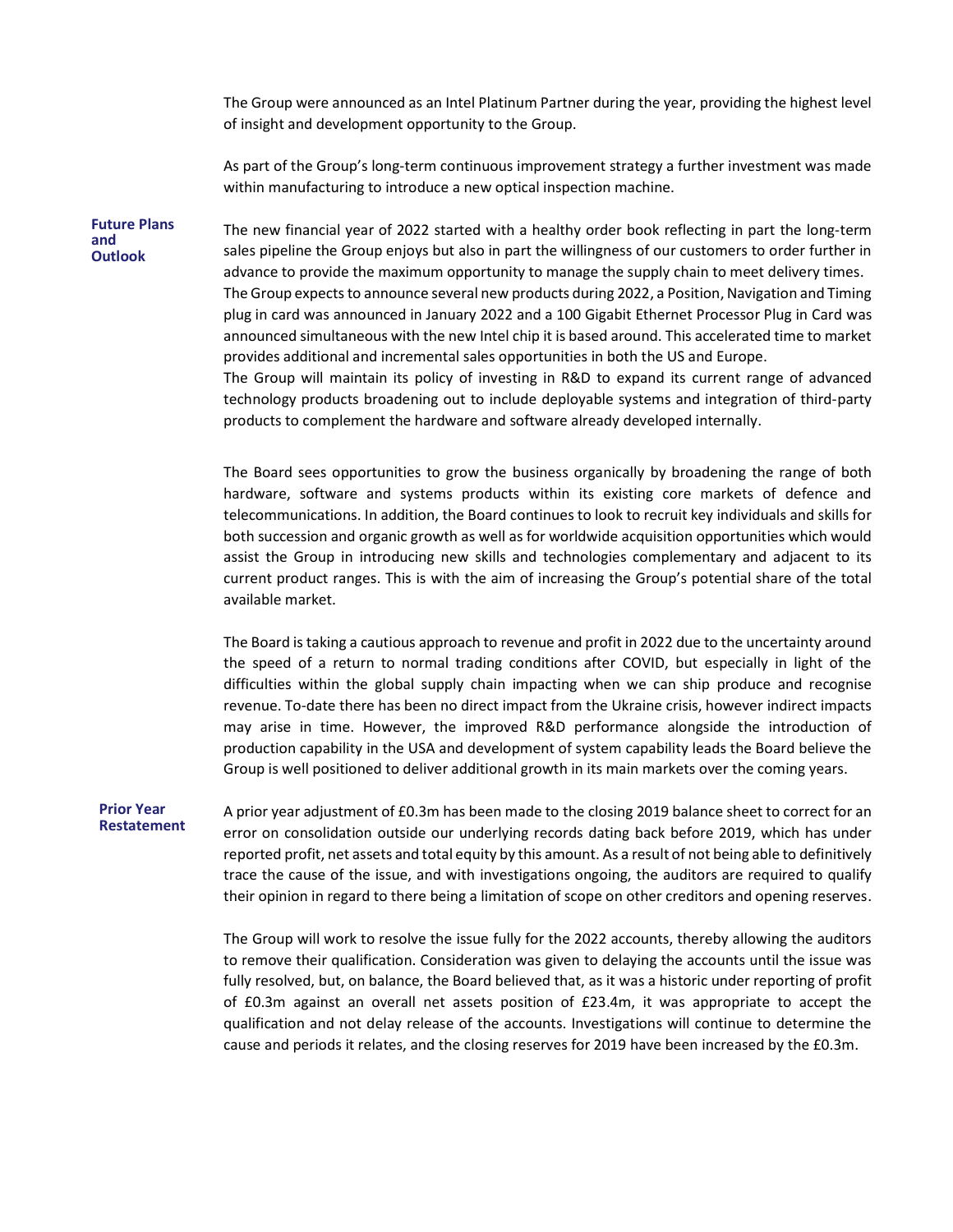# Consolidated Statement of Comprehensive Income

|                                                                 | Year to<br>31 December<br>2021 | Year to<br>31 December<br>2020 |  |
|-----------------------------------------------------------------|--------------------------------|--------------------------------|--|
| <b>CONTINUING OPERATIONS</b>                                    | £                              | £                              |  |
| <b>Revenue</b>                                                  | 20,450,453                     | 21,141,294                     |  |
| Cost of sales                                                   | 9,016,878                      | 9,780,750                      |  |
| <b>Gross profit</b>                                             | 11,433,575                     | 11,360,544                     |  |
| Operating expenses                                              | 7,889,921                      | 8,444,962                      |  |
| <b>Group operating profit</b>                                   | 3,543,654                      | 2,915,582                      |  |
| Finance costs                                                   | 61,679                         | 83,985                         |  |
| Finance income                                                  | 1,880                          | 16,480                         |  |
| Profit before tax                                               | 3,483,855                      | 2,848,077                      |  |
| Tax                                                             | 638,421                        | 98,167                         |  |
| Profit for the year                                             | 2,845,434                      | 2,749,910                      |  |
| <b>Other Comprehensive Income</b>                               |                                |                                |  |
| Items that will be reclassified subsequently to profit or loss: |                                |                                |  |
| Exchange differences on translating foreign operations          | 23,894                         | (283, 681)                     |  |
| Other Comprehensive Income for the year, net of tax             | 23,894                         | (283, 681)                     |  |
| Total Comprehensive Income for the year                         | 2,869,328                      | 2,466,229                      |  |
| <b>Earnings per share</b>                                       |                                |                                |  |
| Basic earnings per share                                        | 3.88p                          | 3.75p                          |  |
| Diluted earnings per share                                      | 3.84p                          | 3.74p                          |  |

For the year ended 31 December 2021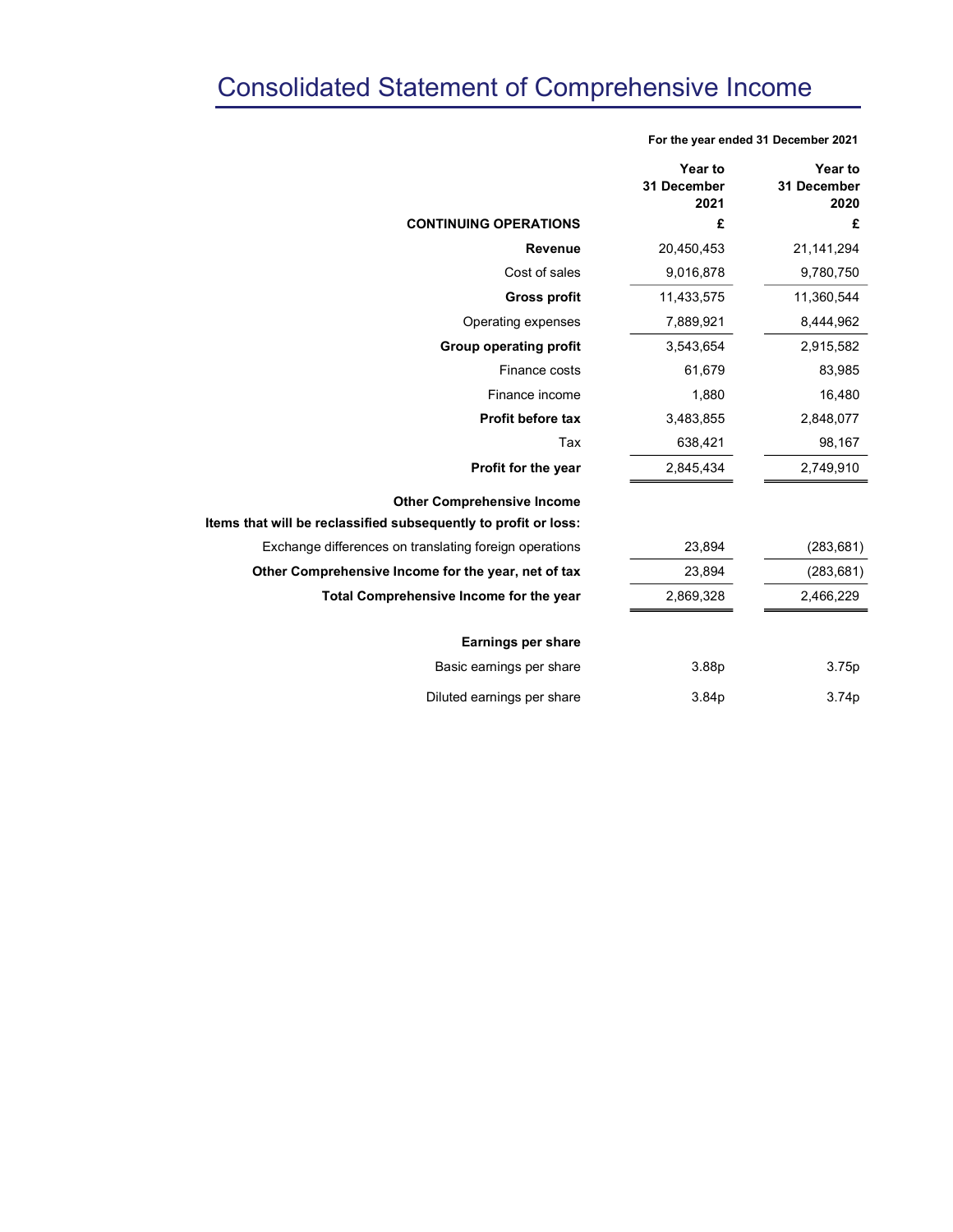# Consolidated Balance Sheet

#### At 31 December 2021

|                                                         | As at       | As at           | As at           |  |
|---------------------------------------------------------|-------------|-----------------|-----------------|--|
|                                                         | 31 December | 31 December     | 31 December     |  |
|                                                         | 2021        | 2020            | 2019            |  |
|                                                         |             | <b>Restated</b> | <b>Restated</b> |  |
|                                                         | £           | £               | £               |  |
| <b>ASSETS</b>                                           |             |                 |                 |  |
| <b>Non-current assets</b>                               |             |                 |                 |  |
| Property, plant and equipment                           | 1,436,009   | 1,734,965       | 1,638,429       |  |
| Intangible assets                                       | 7,692,528   | 7,205,581       | 7,991,119       |  |
| Deferred tax assets                                     | 31,042      | 134,775         | 142,894         |  |
| Other financial assets                                  |             |                 |                 |  |
|                                                         | 9,159,579   | 9,075,321       | 9,772,442       |  |
| <b>Current assets</b>                                   |             |                 |                 |  |
| Inventories                                             | 6,425,436   | 5,533,574       | 5,097,907       |  |
| Trade and other receivables                             | 2,988,633   | 2,356,157       | 2,703,960       |  |
| <b>Current tax assets</b>                               | 330,748     | 305,113         | 274,221         |  |
| Other financial assets                                  |             |                 |                 |  |
| Cash and cash equivalents                               | 11,839,758  | 11,765,974      | 10,487,902      |  |
|                                                         | 21,584,575  | 19,960,818      | 18,563,990      |  |
| <b>Total assets</b>                                     | 30,744,154  | 29,036,139      | 28,336,432      |  |
| <b>LIABILITIES</b>                                      |             |                 |                 |  |
| <b>Non-current liabilities</b>                          |             |                 |                 |  |
| Deferred tax liabilities                                | 2,193,418   | 1,571,830       | 1,453,331       |  |
| Trade and other payables                                | 570,576     | 704,800         | 838,001         |  |
| Long term provisions                                    | 19,172      | 16,162          | 16,731          |  |
|                                                         | 2,783,166   | 2,292,792       | 2,308,063       |  |
| <b>Current liabilities</b>                              |             |                 |                 |  |
|                                                         |             |                 | 3,838,183       |  |
| Trade and other payables                                | 4,196,272   | 3,854,882       | 16,832          |  |
| Short term provisions<br><b>Current Tax Liabilities</b> | 19,300      | 16,354          |                 |  |
|                                                         | 4,817       | 26,504          | 3,855,015       |  |
|                                                         | 4,220,389   | 3,897,740       |                 |  |
| <b>Total liabilities</b>                                | 7,003,555   | 6,190,532       | 6,163,078       |  |
| <b>Net assets</b>                                       | 23,740,599  | 22,845,607      | 22, 173, 354    |  |
| <b>EQUITY</b>                                           |             |                 |                 |  |
| <b>Capital and reserves</b>                             |             |                 |                 |  |
| Share capital                                           | 739,000     | 739,000         | 739,000         |  |
| Share premium account                                   | 3,699,105   | 3,699,105       | 3,699,105       |  |
| Capital redemption reserve                              | 256,976     | 256,976         | 256,976         |  |
| Cumulative translation reserve                          | (97, 399)   | (121, 293)      | 162,388         |  |
| Profit and loss account                                 | 19,142,917  | 18,271,819      | 17,315,885      |  |
| Equity attributable to equity holders of                |             |                 | 22, 173, 354    |  |
| the parent                                              | 23,740,599  | 22,845,607      |                 |  |
| <b>Total equity</b>                                     | 23,740,599  | 22,845,607      | 22, 173, 354    |  |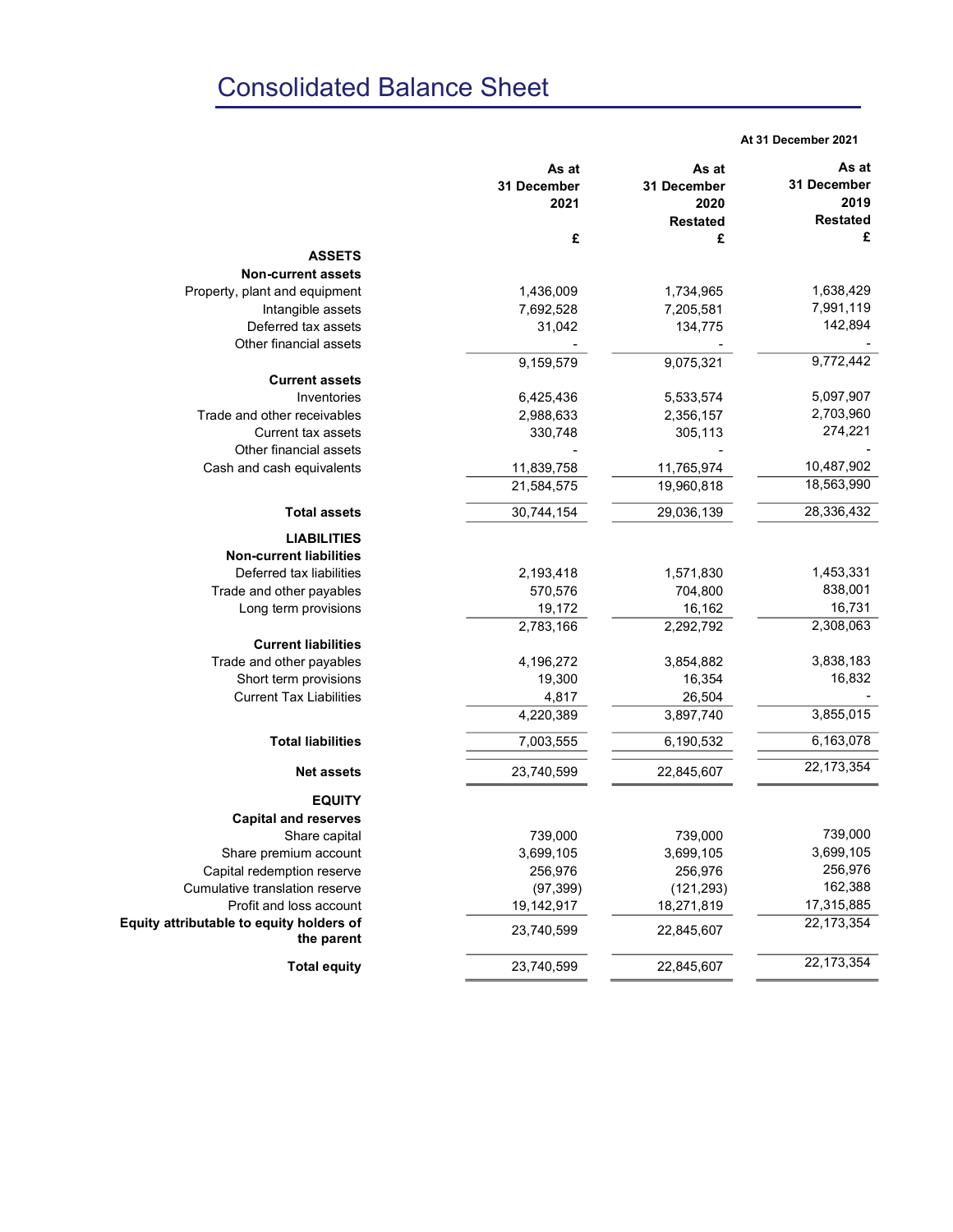# Consolidated Cash Flow Statement

|                                                                        | 31 December<br>2021<br>£ | <b>Year to</b><br>31 December<br>2020<br>£ |
|------------------------------------------------------------------------|--------------------------|--------------------------------------------|
| Cash flows from operating activities                                   |                          |                                            |
| Profit before tax for the period                                       | 3,483,855                | 2,848,077                                  |
| Adjustments for:                                                       |                          |                                            |
| Finance income                                                         | (1,880)                  | (16, 480)                                  |
| Finance costs                                                          | 61,679                   | 83,985                                     |
| Depreciation                                                           | 288,560                  | 282,563                                    |
| Amortisation                                                           | 1,234,655                | 1,793,628                                  |
| Impairment loss                                                        | 570,812                  | 888,579                                    |
| Loss on disposal of property, plant and equipment (PPE)                | 27,401                   |                                            |
| Share-based payment                                                    | 12,963                   | 6,991                                      |
| Exchange differences                                                   | 46,623                   | (300, 569)                                 |
| Decrease/(increase) in inventories                                     | (891, 862)               | (435, 667)                                 |
| (Increase)/decrease in trade and other receivables                     | (632, 476)               | 347,803                                    |
| Increase/(decrease) in trade and other payables                        | 330,735                  | (9, 354)                                   |
| Cash generated from operations                                         | 4,531,065                | 5,489,556                                  |
| Tax (paid) / received                                                  | (40, 274)                | 40,536                                     |
| Net cash generated from operating activities                           | 4,490,791                | 5,530,092                                  |
| Cash flows from investing activities                                   |                          |                                            |
| Interest received                                                      | 1,880                    | 16,480                                     |
| Purchases of property, plant and equipment (PPE)                       | (185, 878)               | (385, 964)                                 |
| Sale of property, plant and equipment (PPE)                            | 1,500                    |                                            |
| Capitalisation of development costs and purchases of intangible assets | (2, 124, 529)            | (1,896,659)                                |
| Net cash used in investing activities                                  | (2,307,027)              | (2,266,143)                                |
| Cash flows from financing activities                                   |                          |                                            |
| Equity dividends paid                                                  | (1,907,448)              | (1,864,968)                                |
| Repayment of leasing liabilities                                       | (117, 613)               | (108, 195)                                 |
| Interest paid                                                          | (61, 679)                | (83,985)                                   |
| Sale of treasury shares                                                |                          | 47,529                                     |
| Net cash used in financing activities                                  | (2,086,740)              | (2,009,619)                                |
| Effects of exchange rate changes on cash and cash equivalents          | (23, 240)                | 23,742                                     |
| Net increase/(decrease) in cash                                        | 73,784                   | 1,278,072                                  |
| Cash at beginning of period                                            | 11,765,974               | 10,487,902                                 |
| Cash at the end of the period                                          | 11,839,758               | 11,765,974                                 |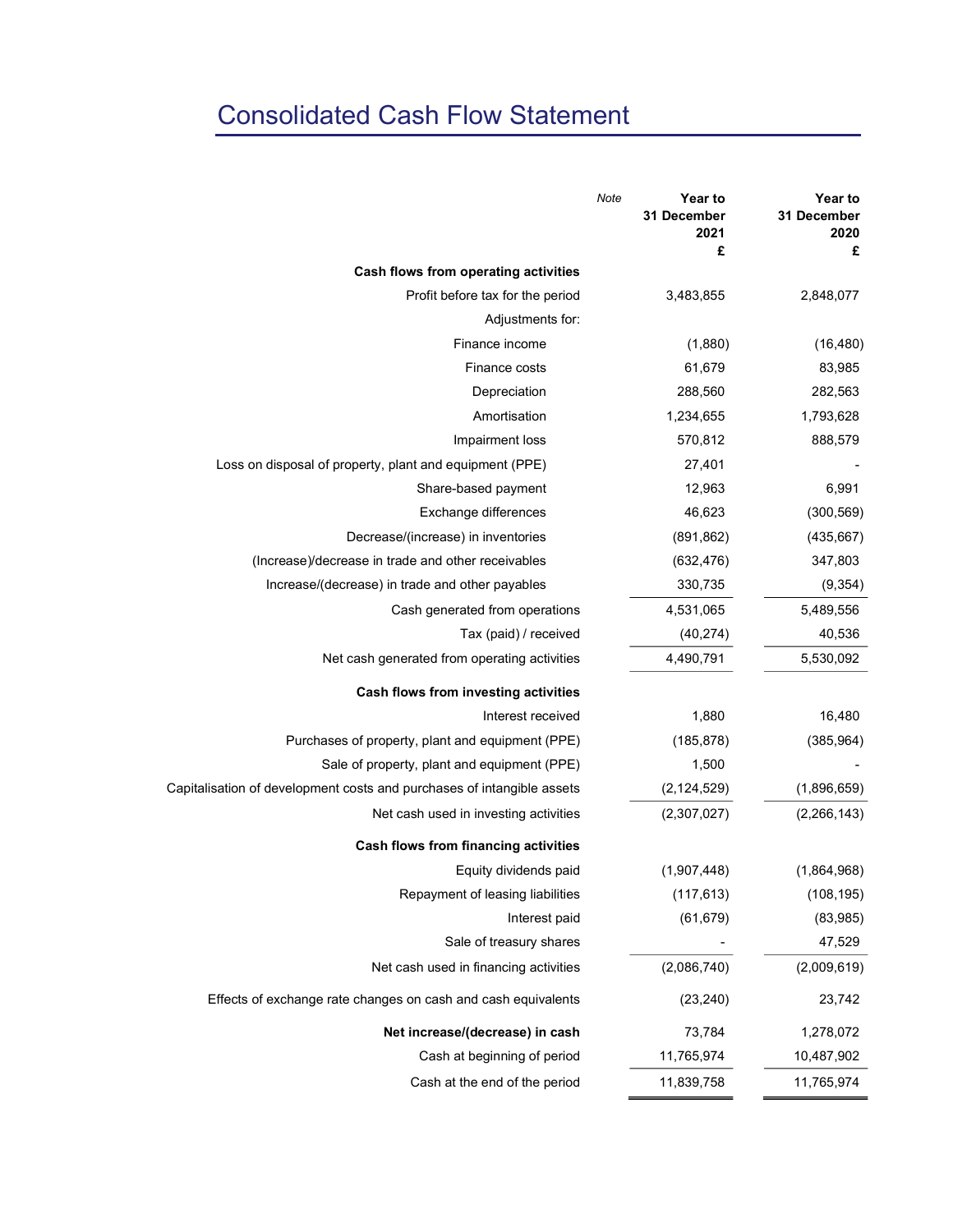For the year ended 31 December 2021

|                                                           | <b>Share</b><br>capital | <b>Share</b><br>premium | Capital<br>redemption<br>reserve | <b>Cumulative</b><br>translation<br>reserve | Profit<br>and loss<br>account | <b>Total</b><br><b>Equity</b> |
|-----------------------------------------------------------|-------------------------|-------------------------|----------------------------------|---------------------------------------------|-------------------------------|-------------------------------|
| As at 31 December 2019                                    | £                       | £                       | £                                | £                                           | £                             | £                             |
| (reported)                                                | 739,000                 | 3,699,105               | 256,976                          | 162,388                                     | 17,027,245                    | 21,884,714                    |
| Prior Year adjustment (note 2)                            |                         |                         |                                  |                                             | 288,640                       | 288,640                       |
| Balance at 1 January 2020<br>(restated)                   | 739,000                 | 3,699,105               | 256,976                          | 162,388                                     | 17,315,885                    | 22, 173, 354                  |
| Profit for the period                                     |                         |                         |                                  |                                             | 2,749,910                     | 2,749,910                     |
| Exchange differences on<br>translating foreign operations |                         |                         |                                  | (283, 681)                                  |                               | (283, 681)                    |
| Total comprehensive income for<br>the period              |                         |                         |                                  | (283, 681)                                  | 2,749,910                     | 2,466,229                     |
| <b>Transactions with owners:</b>                          |                         |                         |                                  |                                             |                               |                               |
| Share-based payment                                       |                         |                         |                                  |                                             | 6,991                         | 6,991                         |
| Deferred tax on share-based<br>payment                    |                         |                         |                                  |                                             | 16,472                        | 16,472                        |
| Dividends paid                                            |                         |                         |                                  |                                             | (1,864,968)                   | (1,864,968)                   |
| Transfer of treasury shares                               |                         |                         |                                  |                                             | 47,529                        | 47,529                        |
| <b>Balance at 31 December 2020</b><br>(restated)          | 739,000                 | 3,699,105               | 256,976                          | (121, 293)                                  | 18,271,819                    | 22,845,607                    |
| As at 31 December 2020<br>(reported)                      | 739,000                 | 3,699,105               | 256,976                          | (121, 293)                                  | 17,983,179                    | 22,556,967                    |
| Prior Year adjustment (note 2)                            |                         |                         |                                  |                                             | 288,640                       | 288,640                       |
| <b>Balance at 1 January 2021</b><br>(restated)            | 739,000                 | 3,699,105               | 256,976                          | (121, 293)                                  | 18,271,819                    | 22,845,607                    |
| Profit for the period                                     |                         |                         |                                  |                                             | 2,845,434                     | 2,845,434                     |
| Exchange differences on<br>translating foreign operations |                         |                         |                                  | 23,894                                      |                               | 23,894                        |
| Total comprehensive income for<br>the period              |                         |                         |                                  | 23,894                                      | 2,845,434                     | 2,869,328                     |
| <b>Transactions with owners:</b>                          |                         |                         |                                  |                                             |                               |                               |
| Share-based payment                                       |                         |                         |                                  |                                             | 12,963                        | 12,963                        |
| Deferred tax on share-based<br>payment                    |                         |                         |                                  |                                             | (79, 852)                     | (79, 852)                     |
| Dividends paid                                            |                         |                         |                                  |                                             | (1,907,447)                   | (1,907,447)                   |
| Sale of treasury shares                                   |                         |                         |                                  |                                             |                               |                               |
| Balance at 31 December 2021                               | 739,000                 | 3,699,105               | 256,976                          | (97, 399)                                   | 19,142,917                    | 23,740,599                    |